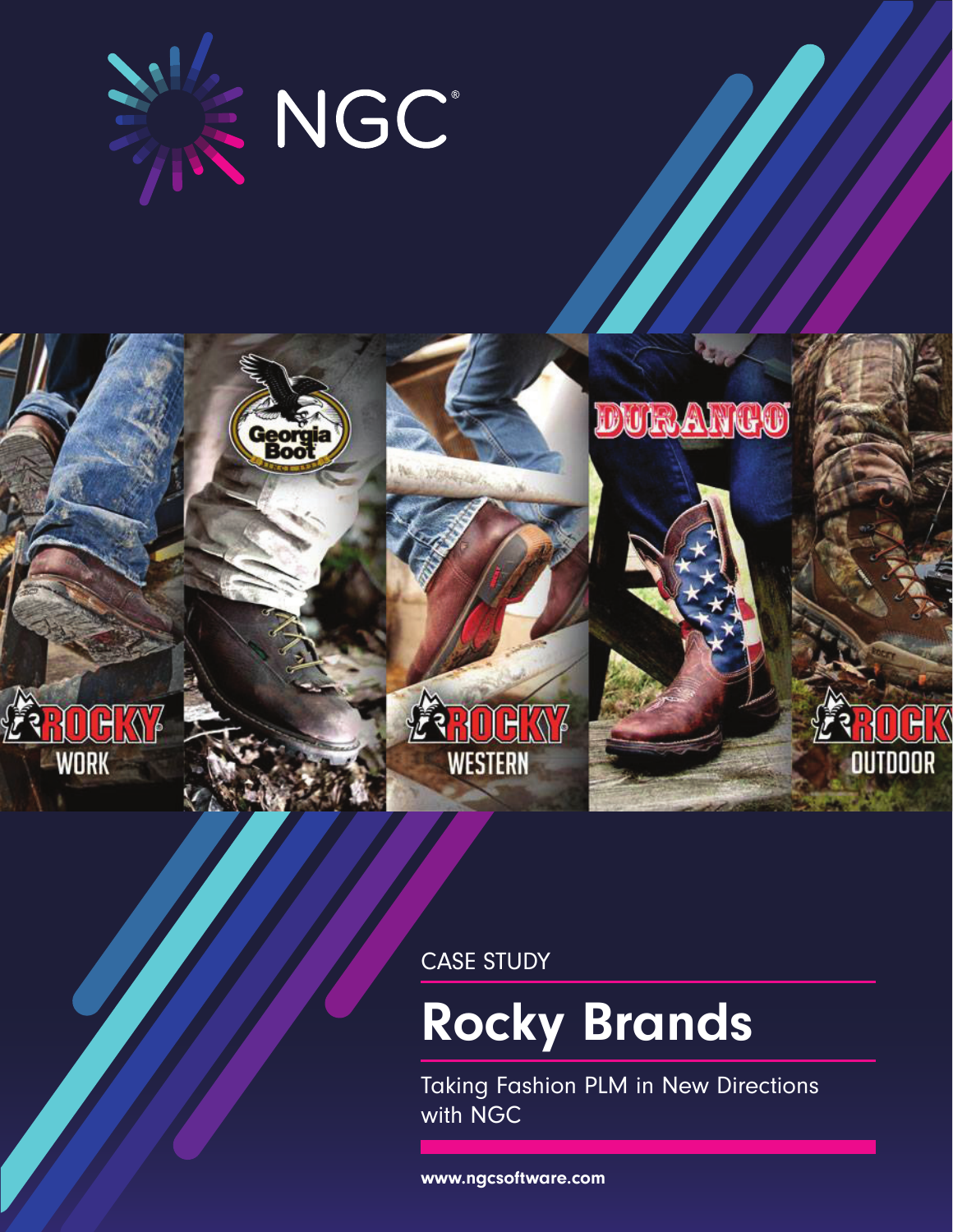



#### Customer:

Rocky Brands, Inc. designs, develops, manufactures and markets outdoor, work, lifestyle, western and Military footwear, as well as outdoor and work apparel and accessories under the Rocky®, Georgia Boot®, Durango® and Creative Recreation® brands. Rocky Brands is headquartered in Nelsonville, OH, with two company-owned manufacturing facilities in the Dominican Republic and Puerto Rico, and an office in China.

## Challenge:

As a longtime NGC customer, Rocky Brands has worked with NGC on a number of innovations that push the boundaries of fashion PLM. Rocky Brands and NGC recently collaborated on new initiatives that have helped streamline shipping, improved speed to market, and integrated PLM with marketing and e-commerce.

> "As a result of the integration between NGC's PLM and our ERP, our reporting is always in sync. We're now able to get P.O.'s to our vendors much faster and speed up the entire production process. This has literally taken several days out of the process."

> > Tawre Dellavalle Comercialization Manager Rocky Brands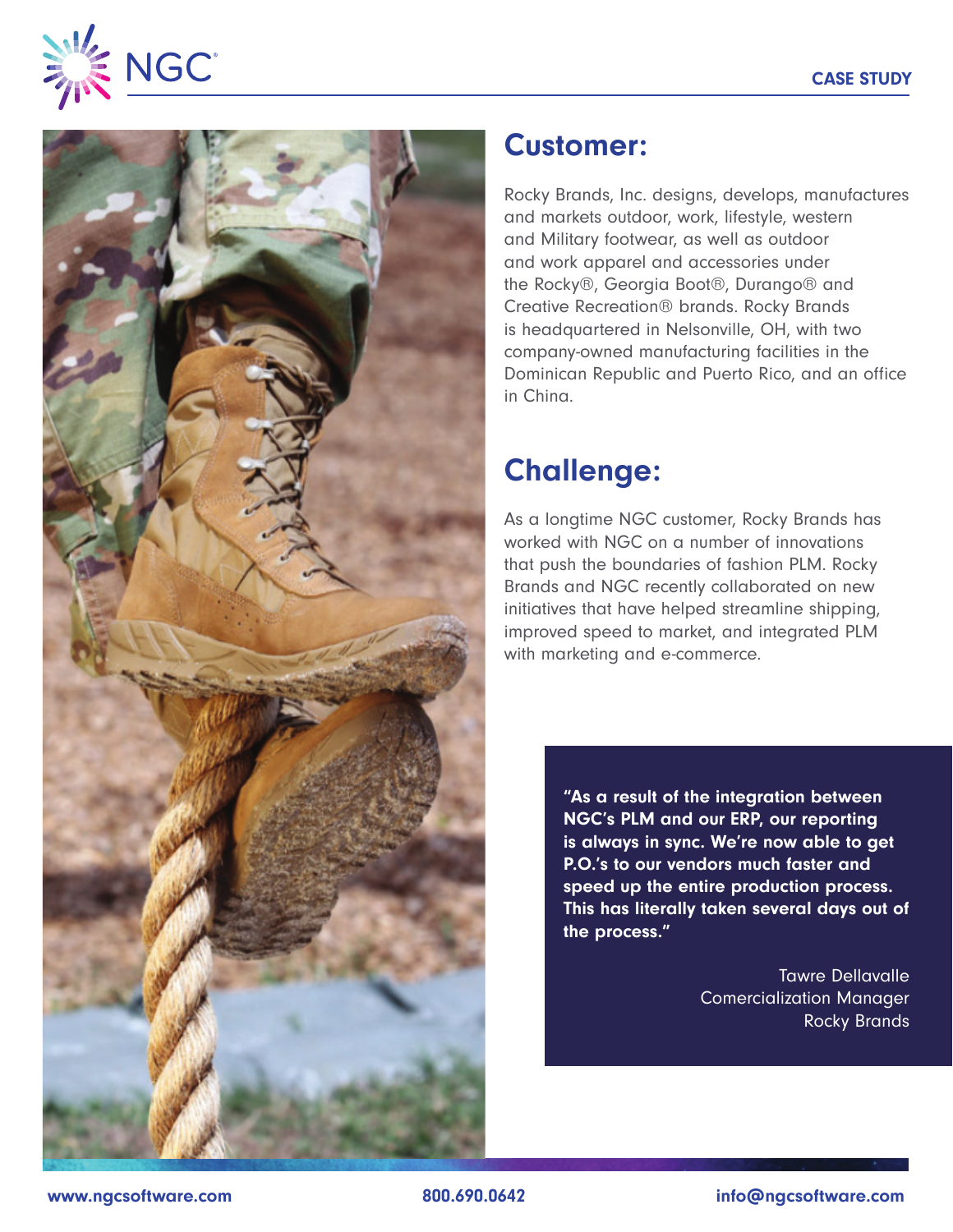



Rocky Brands thrives on innovation and continuous improvement, from its continually evolving lineup of popular footwear, apparel and accessories to its company culture and work ethic. So when the Nelsonville, OH-based company sought to make new breakthroughs in productivity and efficiency, it partnered with NGC, based on the close, collaborative relationship that the companies have enjoyed for many years.

- Extending the power of PLM to new areas in Rocky's organization
- Eliminating data errors through ERP integration
- Streamlining and improving shipping processes

"Project Step-It-Up has been a tremendous boost for product descriptions and data. the productivity of our e-commerce and marketing departments, while also increasing the efficiency of our line planning, by making product information readily available for our line plans."

> Mary Lorenz Vice President of Stategy Execution and Process Improvement Rocky Brands

# "Step-It-Up" Project Extends PLM to Marketing, e-Commerce and Line Planning

Rocky Brands extended NGC's PLM to its Marketing and e-Commerce departments – areas that typically don't integrate with PLM – with a unique "Step-It-Up" project that provides "one-stop shopping" for all data related to a product. All product data including detailed product descriptions, SEO data elements, e-commerce web copy and marketing bullet points—is now maintained once in NGC's PLM and made available to the company's B2C websites. As a result, product data is no longer maintained in multiple locations, which has eliminated repetitive work and improved the accuracy of